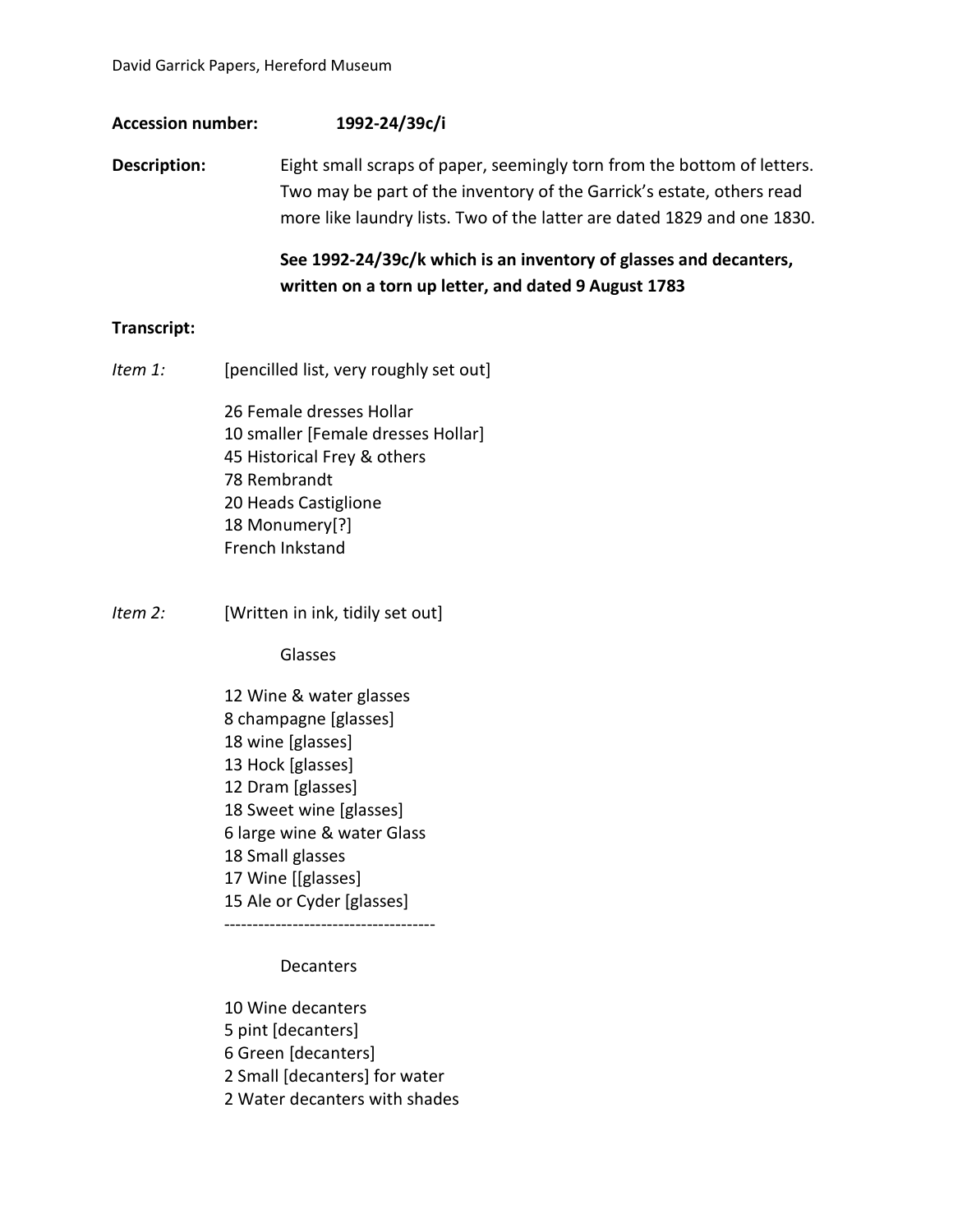- 2 Decanters with handles
- 2 [decanters] for water
- 3 White jugs
- 2 Yellow [jugs]
- *Reverse:* 5 China mugs of Differant sorts
	- 7 Small bottles for water
	- 1 painted Glass mug & Cover
	- 1 Yellow pint mug
- *Item 3:* [Narrow scrap of paper]

Inventory of plate left at Spettisbury June 29<sup>th</sup> 1829

6 Common large spoons 6 best [spoons] 6 desert [*sic*] [spoons] 12 Silver forks 12 best knives & forks 2 ladles for sauce 1 p[ai]r Small candlesticks 1 pair large [candlesticks] a Toast rack a wine strainer 12 Tea Spooons

*Item 4:* [Written on the back of a letter signed by Elizabeth Goodwin, 21 Lewisham Street, Westminster]

## Spettisbury June 1829

24 Towels 4 Breakfast cloths 7 dinner [cloths] 12 p[ai]r sheets 4 Kitchen Table cloths 5 Round Towels 7 Napkins 6 Tea cloths 5 knife cloths 12 Glass Cloths 3 dusters 5 Old Cloths Napkins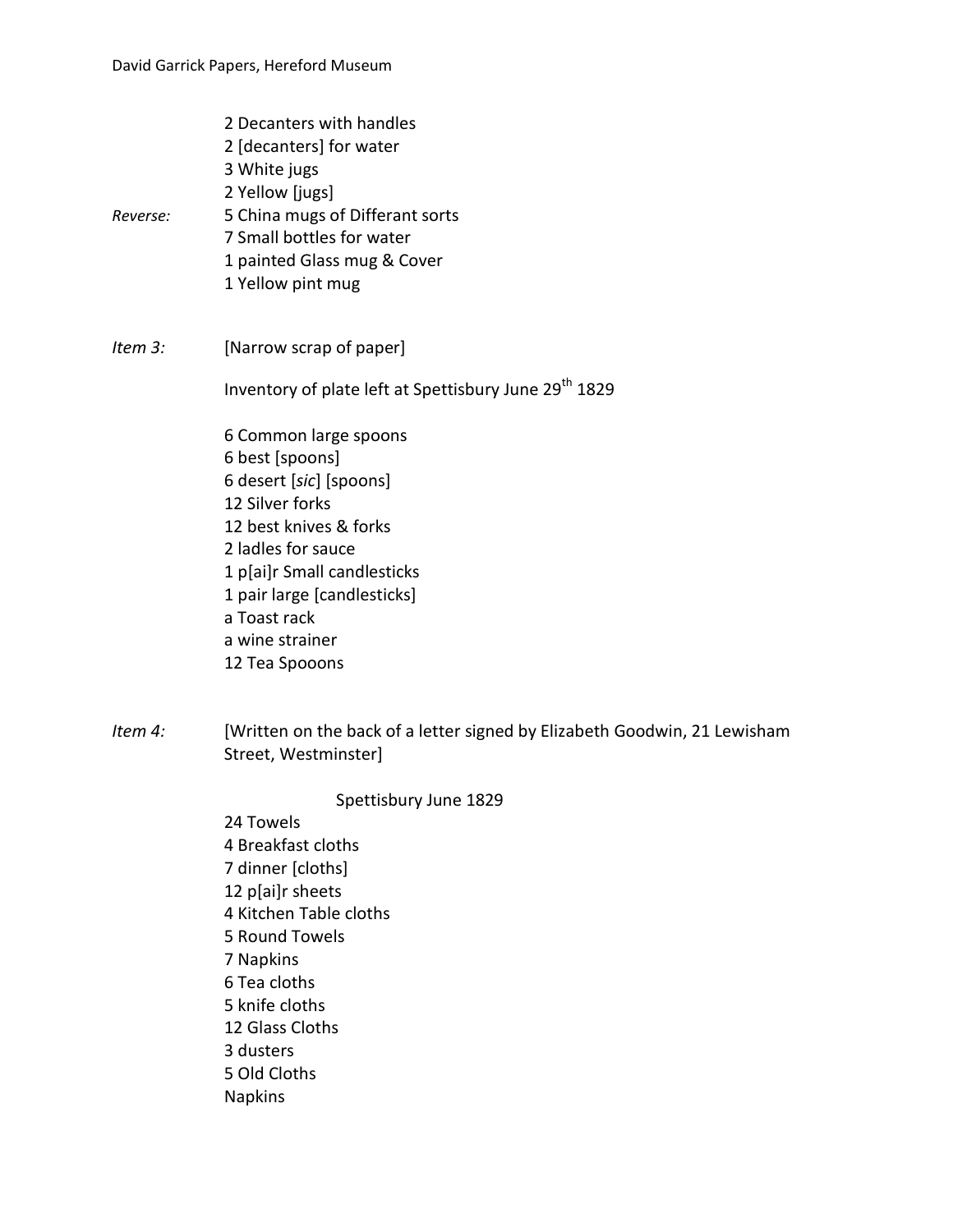Doilys

- *Item 5:* [very small scrap of paper, written in ink]
	- 6 Shirts 7 Table Cloths 8 Towels 3 Pillow Slips 3 Peticoats [*sic*] 2 Shifts 1 P[ai]r Drawers 6 Pocket Handk[erchie]fs 3 Muslin [handkerchiefs] 3 Night Cap 1 Pincusion [*sic*] Cover
- *Item 6:* [written on the back of a scrap of paper torn from a letter]

Mrs Ford June the 19<sup>th</sup> 1829 4 pair of Large sheets 3 p[ai]r of Mr R[ackett']s 5 p[ai]r of Servants sheets 7 pillow cases 4 breakfast cloths 7 dinner [cloths] 6 napkins [dinner] 6 doileys 8 breakfast small napkins 12 Towels 10 [towels] 6 [towels] 4 Kitchen Table cloths 12 glass cloths 5 Jack Towels 2 [Jack towels] old 6 Kitchen cloths to wipe china & c 5 knife cloths 4 house...?[illegible, written over other writing] 2 small fish napkins [Written from the other end of the paper, seemingly a start on the list] Left with Mrs Ford 4 p[ai]rs sheets Table [cloths?] Napkins Towels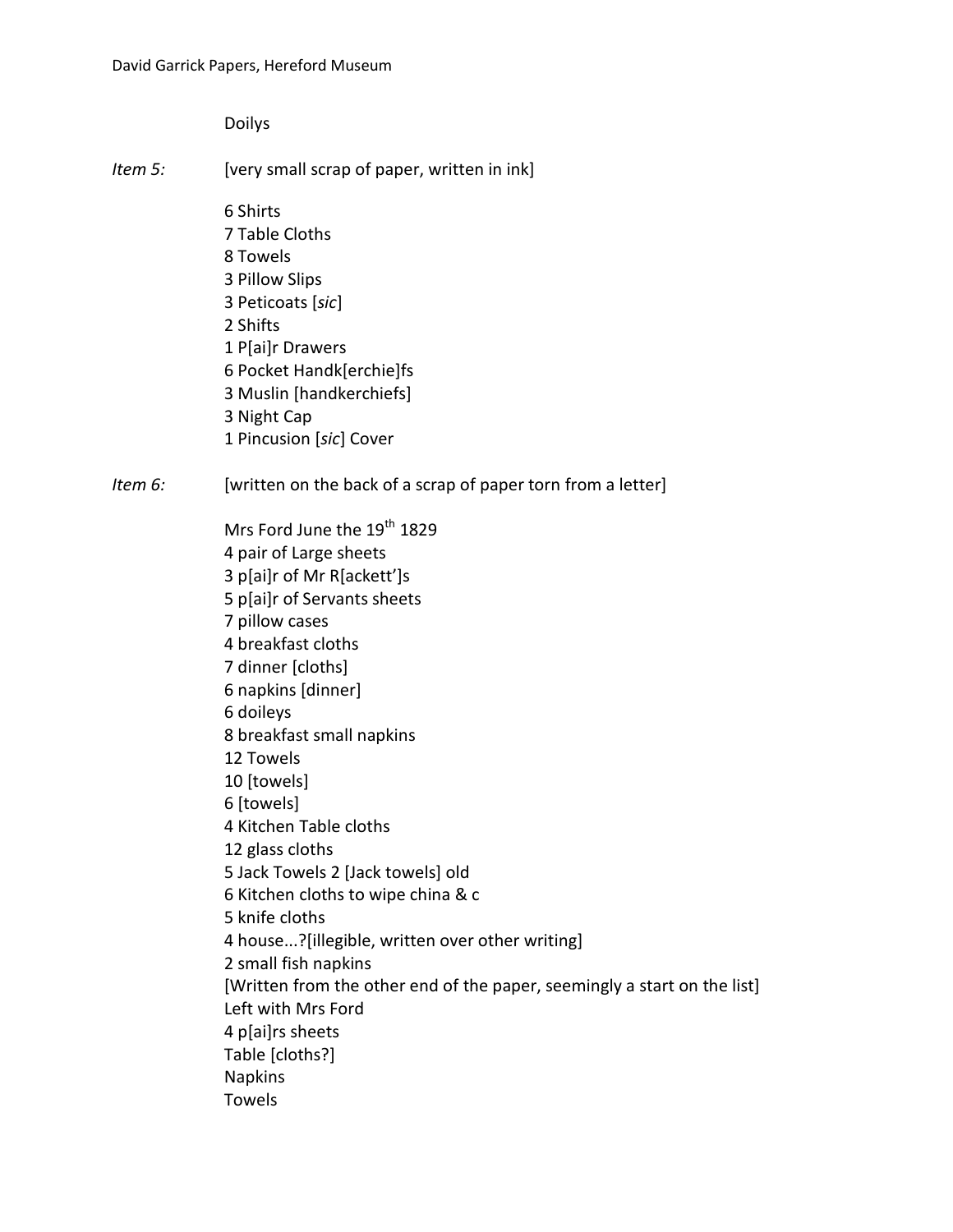*Item 7:* [small scrap of paper, blobs of watercolour on one side, and list on other]

Oct[obe]r the 5<sup>th</sup> 1829 7 Shirts 2 shifts 3 petticoats 8 Table cloths 14 Towels 2 pillow cases 5 muslin hand[kerchiefs] 11 half [muslin handkerchiefs] 3 night caps & binders 2 p[ai]r of pockets 7 p[ai]r of stockings 6 pocket hand[kerchiefs]

*Item 8:* 8 shirts

3 shifts 8 Table cloths 13 Towels 4 petticoats 10 half hand[kerchiefs] 7 pocket [handkerchiefs] 5 muslin 4 night caps 3 p[ai]r of pockets 5 p[ai]r of stockings] 4 doileys 1 p[ai]r drawers March the 1st 1830 ------------------------- March 29<sup>th</sup>

7 Table cloths 8 shirts 6 petticoats 3 shifts 12 Towels 1 p[ai]r drawers 5 nightcaps 7 p[ai]r of stockings 5 pocket hand[kerchiefs] 14 half hand[kerchiefs]